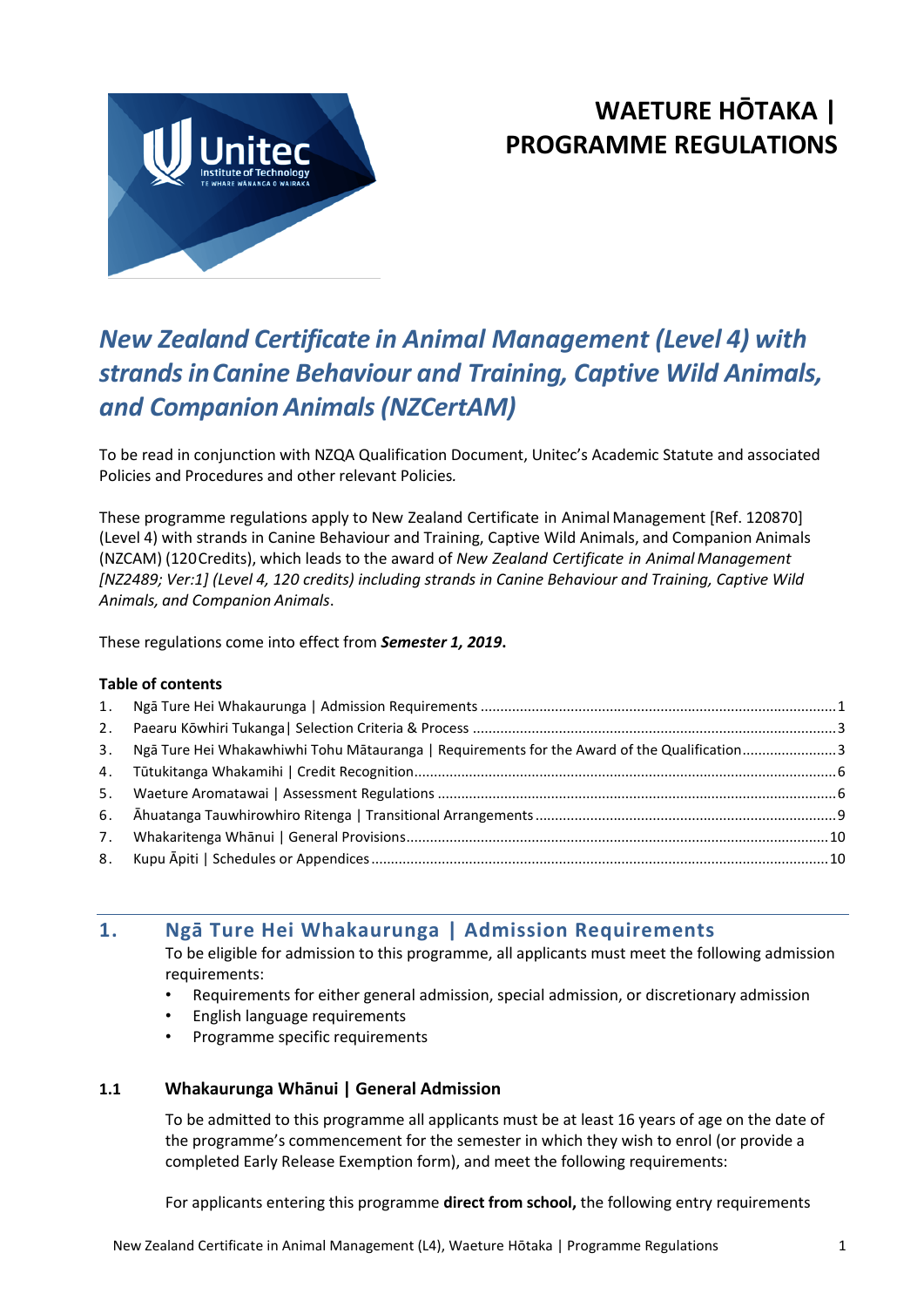apply:

have completed 36 NCEA credits at level 2,

# **AND**

a minimum of 12 credits at NCEA Level 2 in English and 12 credits of a relevant science at level 1;

# **OR**

the New Zealand Certificate in Animal Care (Level 3);

**OR**

provide evidence of equivalent NCEA credits as listed above.

# **1.2 Whakaurunga Motuhake | Special Admission**

Applicants must have:

- a. attained the age of 20 years on or before the first day of the semester in which study for the Certificate programme is to commence; and
- b. provided sufficient evidence of aptitude or appropriate work or other life experience that would indicate a successful outcome in the qualification.

# **1.3 Whakaurunga Kōwhiringa | Discretionary Admission**

In exceptional cases an applicant who does not meet the general admission requirements and who has not reached the age of 20 on or before the first day of the semester in which study for the Certificate is to commence may apply for discretionary admission.

In assessing whether to grant discretionary admission in exceptional cases, the primary focus will be on the applicant's level of preparedness for study at the required level.

# **1.4 Whakaurunga Reo Pākehā | English Language Admission Requirements**

Applicants must have achieved a minimum standard of English as demonstrated by a minimum of 12 credits at NCEA Level 2 in English.

International applicants must also meet the English Language Entry Requirements stated in Unitec's Admission Requirements Procedure.

# **1.5 Whakaurunga Tautuhi | Specific Admission Requirements**

# **Applicants for the Captive Wild Animalstrand:**

- must also provide appropriate evidence of acceptance for 280 hours work experiencewithin an approved zoo facility in New Zealand which must be concluded by the end of Semester2 within the year of study. NB – a work experience provider may rightfully accept applicants using criteria particular to that facility.
- The 280 hours work experience must include minimum hours on specificanimal groups as provided in table below. Applicants may gain the appropriate work experience hours across one or more approved facilities at the discretion ofthose facilities.

| <b>Animal Group</b>                                  | Invertebrates, Fish,<br><b>Amphibians or Reptiles</b> | <b>Birds</b> | Mammals* | <b>Total required for</b><br>course |
|------------------------------------------------------|-------------------------------------------------------|--------------|----------|-------------------------------------|
| Minimum hours work<br>experience per animal<br>group | 40                                                    | 40           | 80       | 280                                 |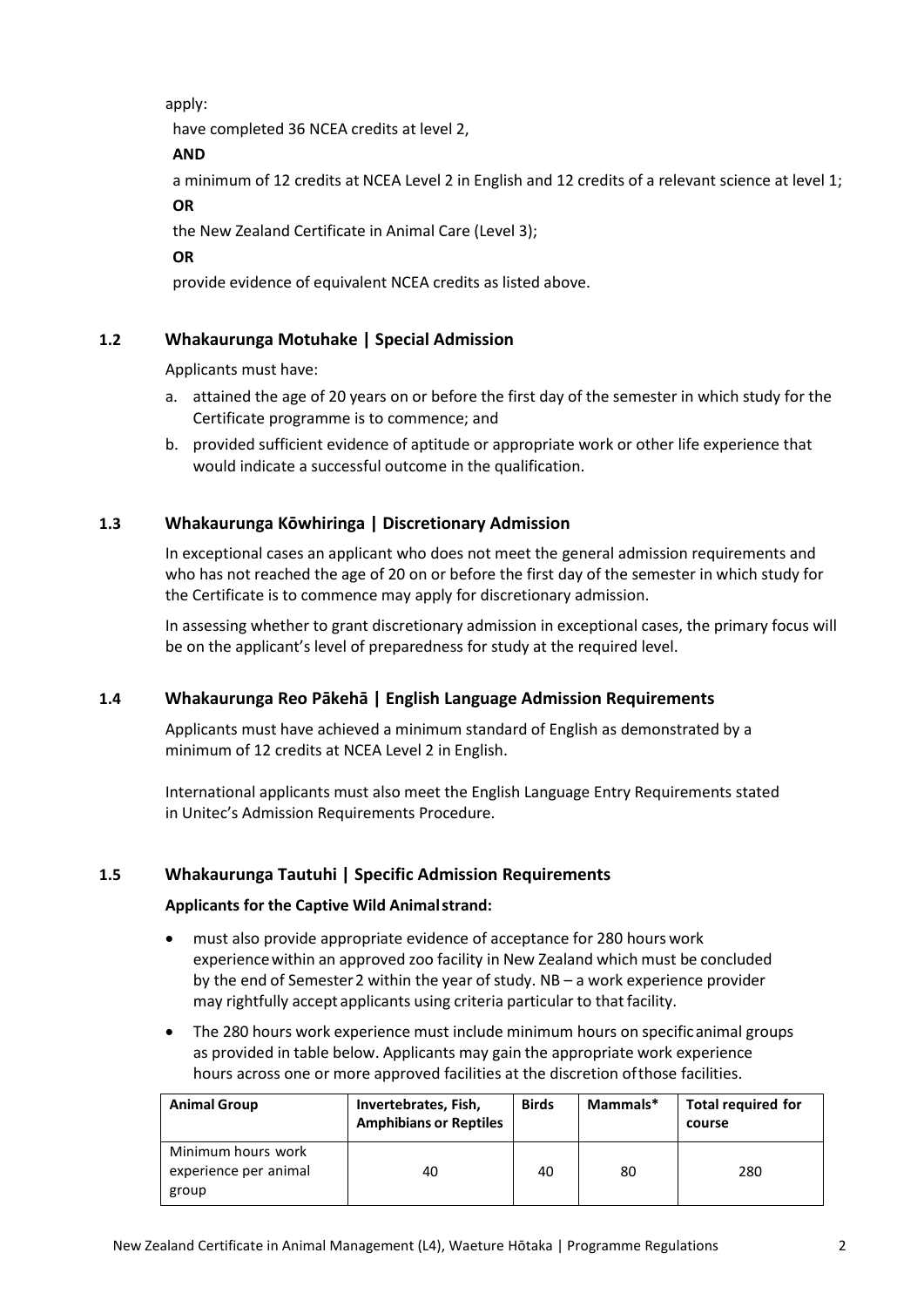\* Work experience with mammals must include a minimum of 16 hours with at least one highly dangerous animal species – i.e. where keepers would underno circumstances enter the enclosure with the unrestrainedanimal

#### *The Captive Wild Animal strand is not available for international applicants.*

#### **Applicants for the Canine Behaviour and Trainingstrand:**

 must have arranged for the duration of the programme, consistent access to a dog that has been evaluated and deemed suitable by Unitec canine behaviour and training staff, in order to fulfil the requirements of the practical element of the programme and to achieve the overall qualification.

# <span id="page-2-0"></span>**2. Paearu Kōwhiri Tukanga| Selection Criteria & Process**

#### **2.1 Paearu Kōwhiri | Selection Criteria**

When the number of eligible applicants for admission exceeds the number of places available, the following selection criteria will be applied:

- hold academic qualifications at or above the minimum requirementfor certificate entry;
- hold academic qualifications in science;
- have work, or other experience, in animal relatedorganisations;
- can demonstrate a strong commitment and capability to succeed on the programme.

Applicants who meet the maximum number of listed criteria will be the preferred candidates

# **2.2 Tukanga Kōwhiri | Selection Process**

Selection will be made by Unitec staff members with the delegated authority to offer places to applicants. These staff members will select students on the basis of written information supplied on the enrolment form. At the discretion of the delegated staff members, an interview (face-toface or electronic) may be required. A list of delegations for offering places will be noted annually by the Programme Academic Quality Committee responsible for the programme.

# <span id="page-2-1"></span>**3. Ngā Ture Hei Whakawhiwhi Tohu Mātauranga | Requirements for the Award of the Qualification**

#### **3.1 Whakaemi Tūtukitanga | Credit Accumulation**

#### **3.1.1 New Zealand Certificate in Animal Management**

To be awarded the New Zealand Certificate in Animal Management, a student must successfully complete a minimum of 120 credits in the pattern set out in Table 1 from the courses set out in Table 2 according to their enrolled strand. Students must also meet the practice requirements in 3.2.

#### **Table 1: Credit Requirements for New Zealand Certificate in Animal Management**

#### **Table 1a: Companion Animal Strand**

| <b>Course Level</b> | <b>Compulsory Credits</b> | <b>Elective Credits</b> | <b>Total Credits</b> |
|---------------------|---------------------------|-------------------------|----------------------|
|                     |                           |                         |                      |
|                     | 45                        |                         | 45                   |

New Zealand Certificate in Animal Management (L4), Waeture Hōtaka | Programme Regulations 3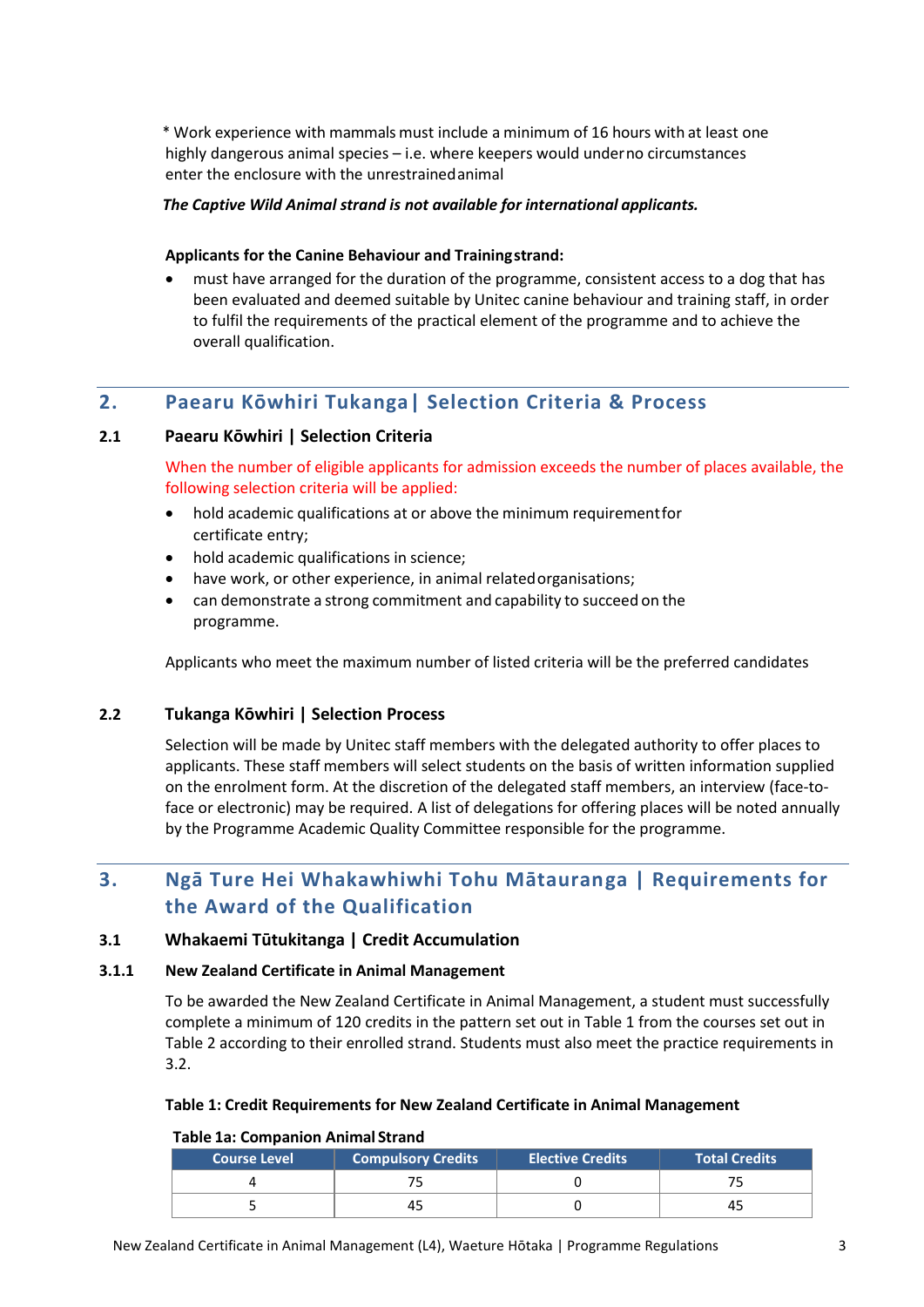#### **Table 1b: Canine Behaviour and TrainingStrand**

|                     | . .                       |                         |                      |
|---------------------|---------------------------|-------------------------|----------------------|
| <b>Course Level</b> | <b>Compulsory Credits</b> | <b>Elective Credits</b> | <b>Total Credits</b> |
|                     | 90                        |                         | 90                   |
|                     | 30                        |                         |                      |
|                     |                           |                         | 120                  |

#### **Table 1c: Captive Wild Animals Strand**

| <b>Course Level</b> | <b>Compulsory Credits</b> | <b>Elective Credits</b> | <b>Total Credits</b> |
|---------------------|---------------------------|-------------------------|----------------------|
|                     |                           |                         |                      |
|                     |                           |                         |                      |
|                     |                           |                         |                      |

# **Table 2: Course Details – Compulsory Courses for New Zealand Certificate in Animal Management**

All courses are compulsory are shown in **bold**.

#### **Table 2a: Companion Animal Strand**

| <b>Course No</b>                                                  | <b>Course Name</b>                                 |    | <b>Pre-requisites</b> | <b>Co-requisites</b>               |  |  |  |  |
|-------------------------------------------------------------------|----------------------------------------------------|----|-----------------------|------------------------------------|--|--|--|--|
| Level 4                                                           |                                                    |    |                       |                                    |  |  |  |  |
| <b>NSCI4708</b>                                                   | <b>Companion Animal Industries Work Experience</b> |    | Nil                   | <b>NSCI4713</b><br><b>NSCI4714</b> |  |  |  |  |
| <b>NSCI4713</b><br>Management of Companion Animals                |                                                    | 30 | Nil                   | <b>NSCI5738</b><br><b>NSCI5720</b> |  |  |  |  |
| <b>NSCI4714</b><br><b>Companion Animals Facilities Management</b> |                                                    | 30 | Nil                   | Nil                                |  |  |  |  |
| Level 5                                                           |                                                    |    |                       |                                    |  |  |  |  |
| <b>NSCI5738</b>                                                   | Principles of Animal Husbandry                     | 15 |                       | Nil                                |  |  |  |  |
| <b>NSCI 5702</b>                                                  | Introduction to Animal Behaviour and Welfare       | 15 |                       | Nil                                |  |  |  |  |
| <b>NSCI5720</b>                                                   | Vertebrate Anatomy and Physiology                  | 15 |                       | Nil                                |  |  |  |  |

#### **Table 2b: Canine Behaviour and Training Strand**

| <b>Course No</b>                             | <b>Course Name</b><br><b>Credits</b>        |    | <b>Pre-requisites</b> | <b>Co-requisites</b>               |  |  |  |  |
|----------------------------------------------|---------------------------------------------|----|-----------------------|------------------------------------|--|--|--|--|
| Level 4                                      |                                             |    |                       |                                    |  |  |  |  |
| <b>NSCI4708</b>                              | Companion Animal Industries Work Experience |    | Nil                   | <b>NSCI4739</b><br><b>NSCI5738</b> |  |  |  |  |
| <b>NSCI4724</b>                              | The Practice and Theory of Dog Training     | 60 | Nil                   | Nil                                |  |  |  |  |
| <b>NSCI4739</b><br>Canine Specific Husbandry |                                             | 15 | <b>NSCI5738</b>       | Nil                                |  |  |  |  |
| Level 5                                      |                                             |    |                       |                                    |  |  |  |  |
| <b>NSCI5720</b>                              | Vertebrate Anatomy and Physiology           | 15 | Nil                   | Nil                                |  |  |  |  |
| <b>NSCI5738</b>                              | Principles of Animal Husbandry              | 15 | Nil                   | Nil                                |  |  |  |  |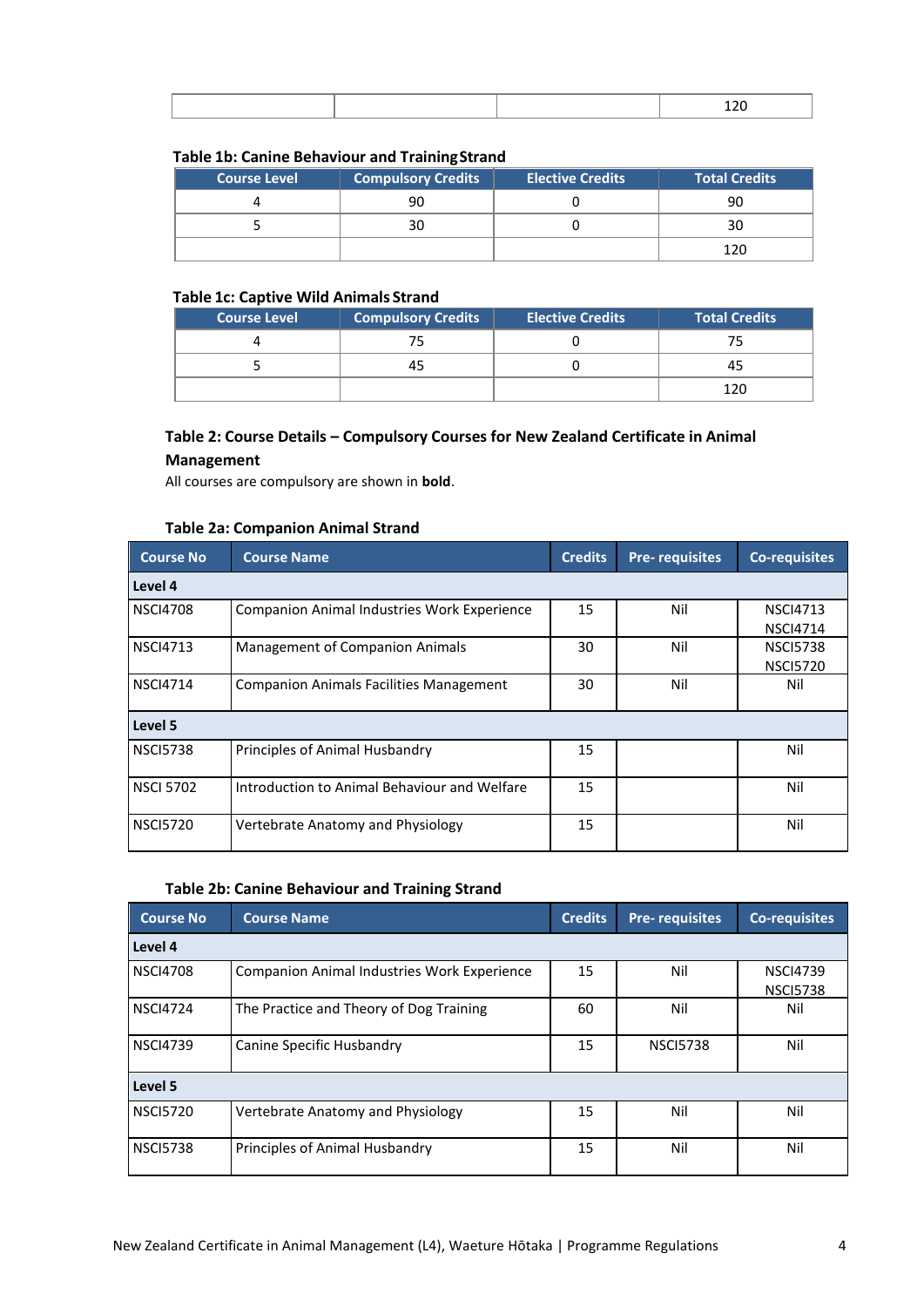#### **Table 2c: Captive Wild Animals Strand**

| <b>Course No</b>                               | <b>Credits</b><br><b>Course Name</b>        |    | <b>Pre-requisites</b> | <b>Co-requisites</b> |  |  |  |
|------------------------------------------------|---------------------------------------------|----|-----------------------|----------------------|--|--|--|
| Level 4                                        |                                             |    |                       |                      |  |  |  |
| <b>NSCI4734</b>                                | The Zoo Industry                            | 30 | Nil                   | Nil                  |  |  |  |
| <b>NSCI4740</b><br>The Practice of Zoo keeping |                                             | 45 | Nil                   | <b>NSCI5742</b>      |  |  |  |
| Level 5                                        |                                             |    |                       |                      |  |  |  |
| <b>NSCI5742</b>                                | Principles of Captive Wild Animal Husbandry | 30 | Nil                   | <b>NSCI4740</b>      |  |  |  |
| <b>NSCI5720</b>                                | Vertebrate Anatomy and Physiology           | 15 | Nil                   | Nil                  |  |  |  |

# **3.2 Mahi Waehanga Pāhekoheko | Integrated and Work-based components**

All students must comply with the Work Based Learning: Internship/Industry Placement requirements for specific courses and strands as noted below and as defined in the Student Handbook.

Students in the *Companion Animal strand* are required to undertake 120 hours of work experience at a minimum of two (2) companion animal care facilities. This strand must include learning and assessment of general skills and knowledge relating to the care and handling of all commonly kept domestic pets or assistance animalsincluding but not limited to; cats, dogs, caged birds, rabbits, rodents, fish, reptiles andamphibians.

Students in the *Captive Wild Animals strand* must undertake a minimum of 280 hours work experience in an approved zoo to provide assimilation of theoretical knowledge and practical skills learnt in a 'real world' environment. The work experience must include a minimum of time on the following range of animals groups: 80 hours land mammals; 40 hours birds; 40 hours reptiles; 40 hours amphibians/fish. At least 16 hours from the total 280 must be allocated to working with any animal group that is considered extremely dangerous to the extent that keepers only work in protected contact

Students in the *Canine Behaviour and Training strand* are required to undertake 120 hours of work experience.

# **3.3 Mahi Akoranga I A Wāhanga | Course Load per Semester**

The normal full-time course load is 60 credits per semester, or 75 credits with the approval of the relevant academic authority.

# **3.4 Whakaurunga Takiwā | Enrolment periods**

- a. The normal enrolment period is one year (full-time study). There is no part-time study option for this programme.
- b. Students who are prevented by ill health, or other cause, from completing the programme requirements within the maximum period of enrolment, the relevant academic authority may approve suspension of enrolment for up to a maximum of one semester.
- c. The maximum period to complete this qualification, with the approval of the relevant academic authority is five years.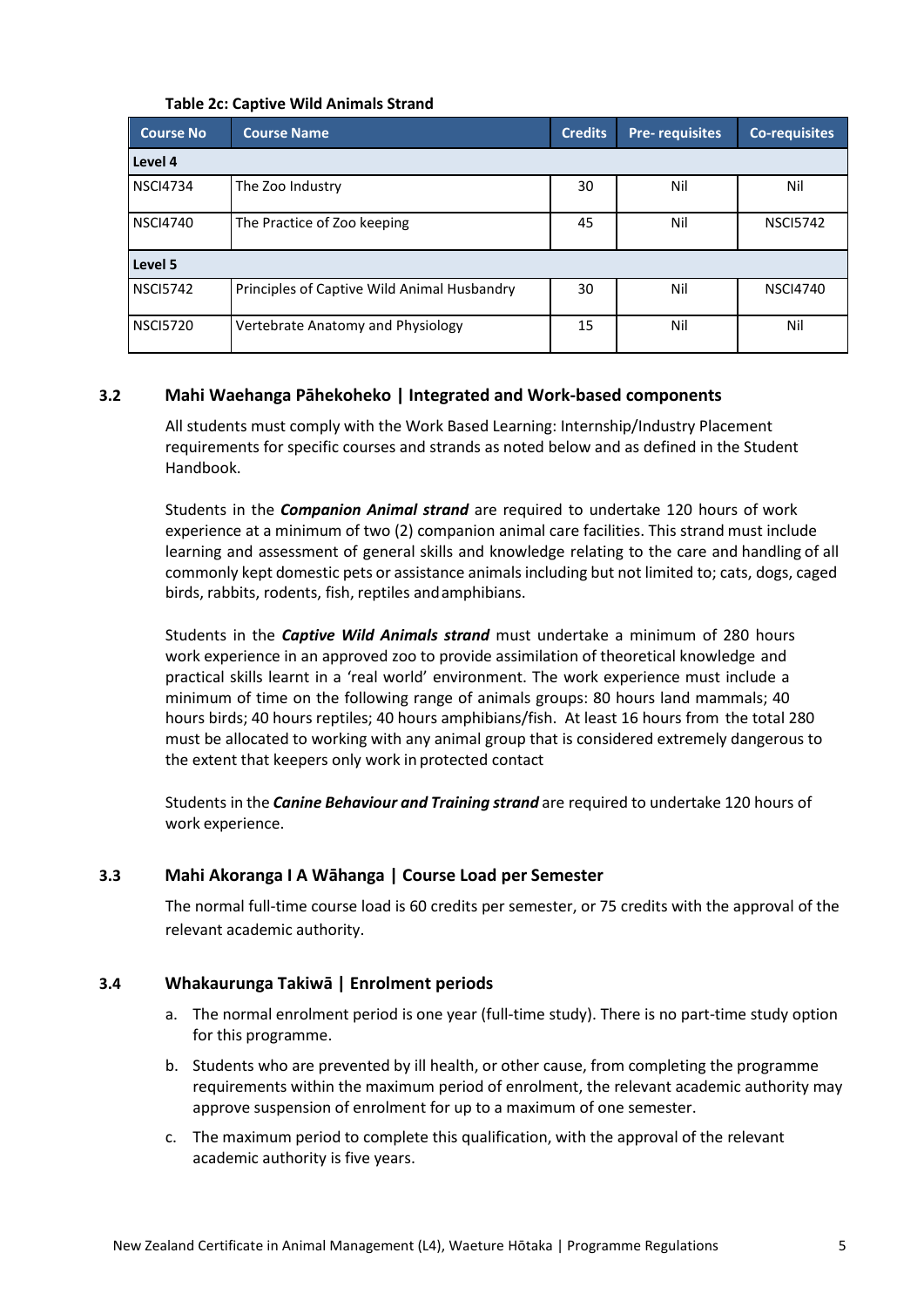# **3.5 Hōtaka Whakarerekē O Ngā Āhuatanga Ako | Modified Programmes of Study**

There are no modified programmes of study in this programme.

#### **3.6 Whakawhiwhinga Puta | Exit or Milestone Awards**

There are no exit or milestone awards available in this Programme

# <span id="page-5-0"></span>**4. Tūtukitanga Whakamihi | Credit Recognition**

#### **4.1 Whakawhiti Tūtukitanga | Cross Credit**

- a. Credits will not be awarded for successful study that took place more than 5 years prior to the date of first enrolment in the programme.
- b. A student may be awarded credits or exemptions in recognition of successful equivalent study, at the same or a higher level in the context of another programme.
- c. The credit recognition may be:
	- i. specified, where there is direct equivalence of the learning outcomes of a completed course and a course in the programme; or
	- ii. unspecified, where the previous study has taken place in a programme with a similar philosophy but there is no exact match in the programme's courses.

#### **4.2 Aromatawai Tōmua | Assessment of Prior Learning (APL)**

Assessment of Prior Learning is available for all courses in this programme. APL decisions will be made on a case-by-case basis under the Unitec Assessmen[t of Prior Learning Policy.](https://unitecnz-my.sharepoint.com/personal/cking2_unitec_ac_nz/projectmanagement/vetnursing/Shared%20Documents/Academic%20Case/Unitec%20Policies/Assessment%20of%20Prior%20Learning%20Policy.pdf)

#### **4.3 Ngā whakawhitinga | Credit Transfer Arrangements**

There are no credit transfer arrangements for this programme

# <span id="page-5-1"></span>**5. Waeture Aromatawai | Assessment Regulations**

Assessment regulations comply with Unitec's Assessment and Grading Procedures and Regulations.

#### **5.1 Paparahi Aromatawai | Assessment basis**

Assessment in this programme is achievement based using an 11 point scale. Students must obtain at least 50% overall score in any achievement based course in order to pass that course.

Assessment elements in each course are generally compulsory unless noted otherwise.

#### **5.2 Ākoranga Taumata | Course grades**

Course grades will be determined by the mathematical aggregation ofweighted assessment marks and reported according to the following scales. Students must obtain at least 50% overall score in order to pass achievement based assessment.

| Grade <b>'</b> | <b>Meaning</b> | <b>Result</b>         | Percentage |
|----------------|----------------|-----------------------|------------|
| A+             | Distinction    | <b>Credits Earned</b> | $90 - 100$ |
|                | Distinction    | <b>Credits Earned</b> | $85 - 89$  |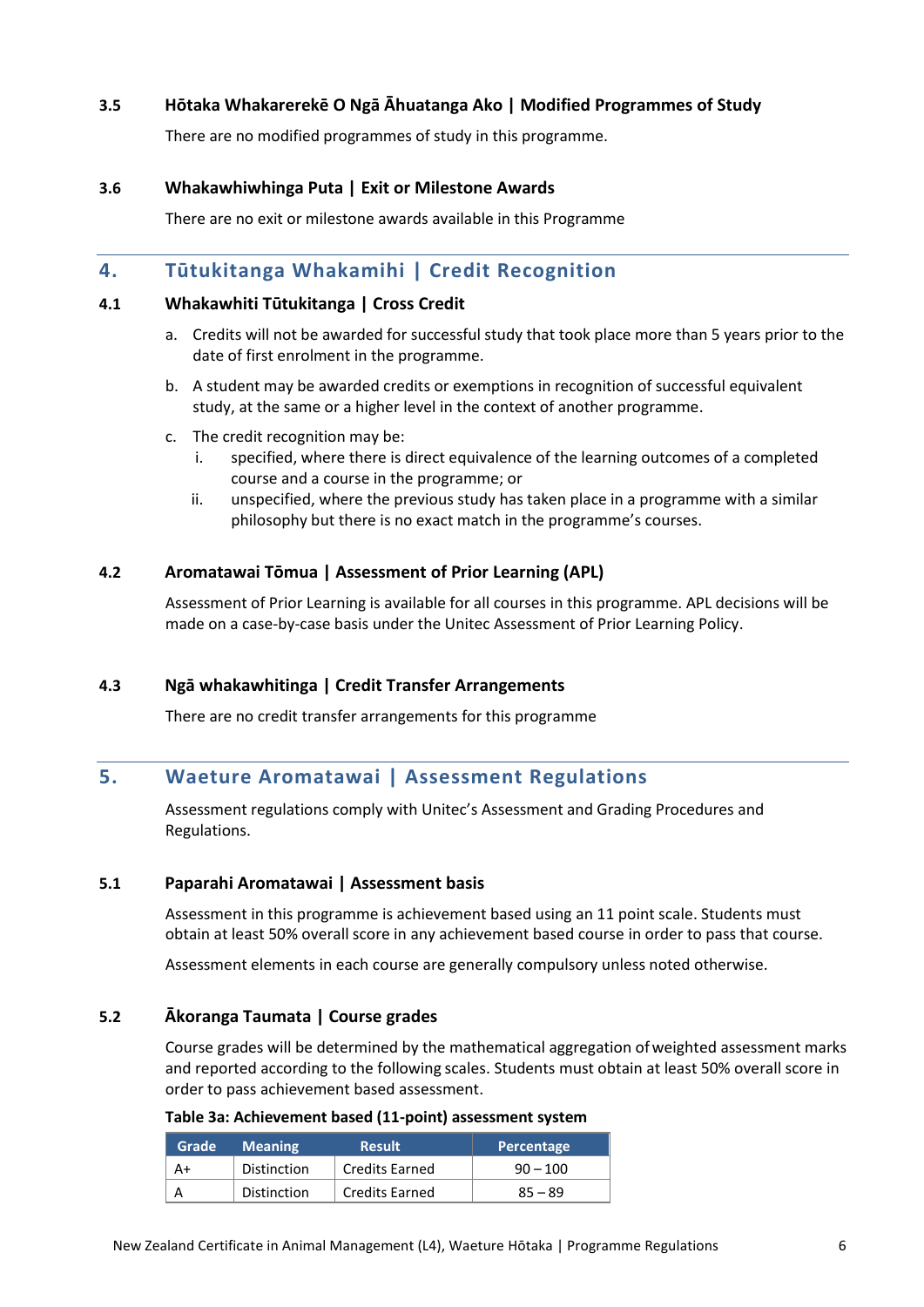| А-   | Distinction | <b>Credits Earned</b> | $80 - 84$ |
|------|-------------|-----------------------|-----------|
| B+   | Merit       | <b>Credits Earned</b> | $75 - 79$ |
| B    | Merit       | <b>Credits Earned</b> | $70 - 74$ |
| B-   | Merit       | <b>Credits Earned</b> | $65 - 69$ |
| $C+$ | Pass        | <b>Credits Earned</b> | $60 - 64$ |
| C    | Pass        | <b>Credits Earned</b> | $55 - 59$ |
| $C-$ | Pass        | <b>Credits Earned</b> | $50 - 54$ |
| D    | Fail        | No Credits Earned     | $40 - 49$ |
| F    | Fail        | No Credits Earned     | $0 - 39$  |

# **5.3 Paearu Taumata | Grade criteria**

Students may be awarded one of the following grades for a course as per the criteria described in Table 4:

| <b>Grade</b> | <b>Meaning</b>            | <b>Criteria</b>                                                                                                                                                                                                                                                                                                                                      |
|--------------|---------------------------|------------------------------------------------------------------------------------------------------------------------------------------------------------------------------------------------------------------------------------------------------------------------------------------------------------------------------------------------------|
| <b>CR</b>    | <b>Credit Recognition</b> | The student has applied for and been awarded a credit recognition<br>from another qualification                                                                                                                                                                                                                                                      |
| <b>CTG</b>   | Continuing                | The Course runs for more than one semester and the final<br>Summative Assessment has not yet occurred. No Credits earned                                                                                                                                                                                                                             |
| <b>DEF</b>   | Deferred                  | The student has approval to complete a Course Assessment<br>beyond the schedule date. Unless an exception has been<br>approved, any Deferred Grade remaining on a student's record<br>beyond a duration equal to that of the original course will be<br>changed to the grade to which the Student would otherwise be<br>entitled. No Credits earned. |
| <b>DNC</b>   | Did not Complete          | The grade DNC (Did Not Complete) is recorded if a student has<br>either withdrawn after 75% of the scheduled Course duration; or<br>not attempted a compulsory item of Assessment within a Course.<br>No Credits earned.                                                                                                                             |
| <b>ES</b>    | <b>Student Exchange</b>   | The Student has completed an approved inter-institutional<br>exchange and it is not appropriate for another grade to be<br>awarded. No Credits earned.                                                                                                                                                                                               |
| <b>NGA</b>   | No Grade Associated       | Course Assessment and reporting of results is carried out by an<br>external agency. No Credits earned                                                                                                                                                                                                                                                |
| R            | <b>Restricted Pass</b>    | The student has been awarded a restricted pass subject to<br>Relevant clause in this schedule. Credits earned.                                                                                                                                                                                                                                       |
| W            | Withdrawn                 | The student withdraws from a Course after 10% of the scheduled<br>Course duration and up to, or at, the date at which 75% of the<br>scheduled Course has passed. No credits earned.                                                                                                                                                                  |
| #            | <b>Estimated Grade</b>    | If any portion of Summative Assessment has been estimated, the<br>final grade will be an estimated grade, and annotated "#" on the<br>Student's Academic Record.                                                                                                                                                                                     |

### **Table 4: Grade Criteria**

#### **5.4 Aromatawai Mahinga | Assessment Procedures**

# **5.4.1 Aromatawai I Roto I Te Reo | Assessment in Te Reo**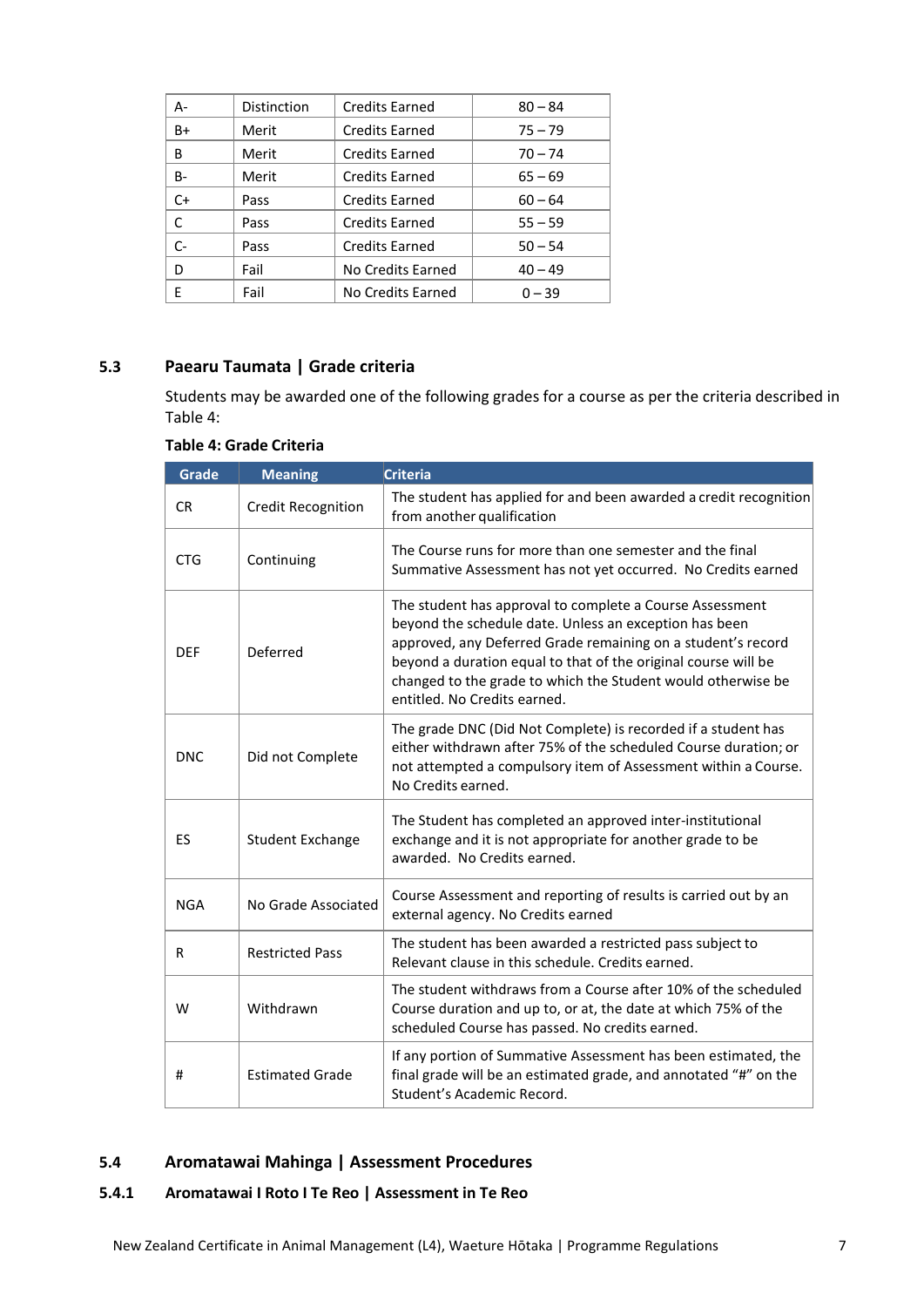All students have the right to submit any summative assessment task in Te reo Māori. The process for submission of summative assessment work in Te reo Māori is detailed on Programme Moodle pages and other course material.

Assessment in Te Reo Māori is governed by the Unitec Assessment in Te Reo Māori procedure.

#### **5.4.2 Tāpaetanga Tōmuri | Submission and late submission of work**

- a. The due dates for all summative assessment work will be notified at the commencement of each course.
- b. Any assessment that is submitted late (and does not have a prior approved extension) will be penalised by a deduction of 10% per day of the student's assignment mark, up to five (5) days, inclusive of weekends.
- c. Applications for extensions must be made in writing on the correct Special Assessment Circumstances Form to the Course Co-ordinator at least 24 hours prior to the date of the assessment. This must be accompanied by a written justification and supporting evidence for the application to be considered.
- d. Any extension will be carried out within a specified time period as agreed with the relevant academic authority and no further extensions will be granted.
- e. No assignments will be accepted five (5) days (inclusive of weekends) afterthe due date. If the assessment is not compulsory, the student will receive a 'zero' grade for that assignment. If the assignment is compulsory, then the student will receive a DNC grade for the entire course.

#### **5.4.3 Whakamātautau Anō | Resubmission or Reassessment**

A student may apply to undertake a resubmission/reassessment for a failed assessment which scored a D grade within 5 days of receiving their marked assessment. Approval to resubmit or to be reassessed is at the absolute discretion of the relevant academic authority.

- a. Students are entitled to only one reassessment or resubmission in a maximum of two courses.
- b. All resubmissions/reassessments will be carried out within a specified time period as agreed with the relevant academic authority.
- c. In all cases for resubmission, the original marked assignment will accompany resubmitted assignments. If resubmitted work is not accompanied by the original marked assignment, the resubmitted work will not be marked and the original grade will stand.
- d. The maximum grade for any resubmission/reassessment of an assessment is the lowest pass grade.
- e. Assignments that are handed in late are not eligible for resubmission or reassessment..

#### **5.4.4 Āhuatanga Aromatawai Motuhake | Special Assessment Circumstances**

Any student whose performance in a summative assessment is affected by factors beyond their control may apply for Special Assessment Circumstances under the following conditions:

- a. The student was unable to complete the summative assessment item; *or*
- b. The students' ability to complete the summative assessment (preparation/performance) was impaired; *or*
- c. The student needs to request extra time to complete the summative assessment (see 5.4.3 above).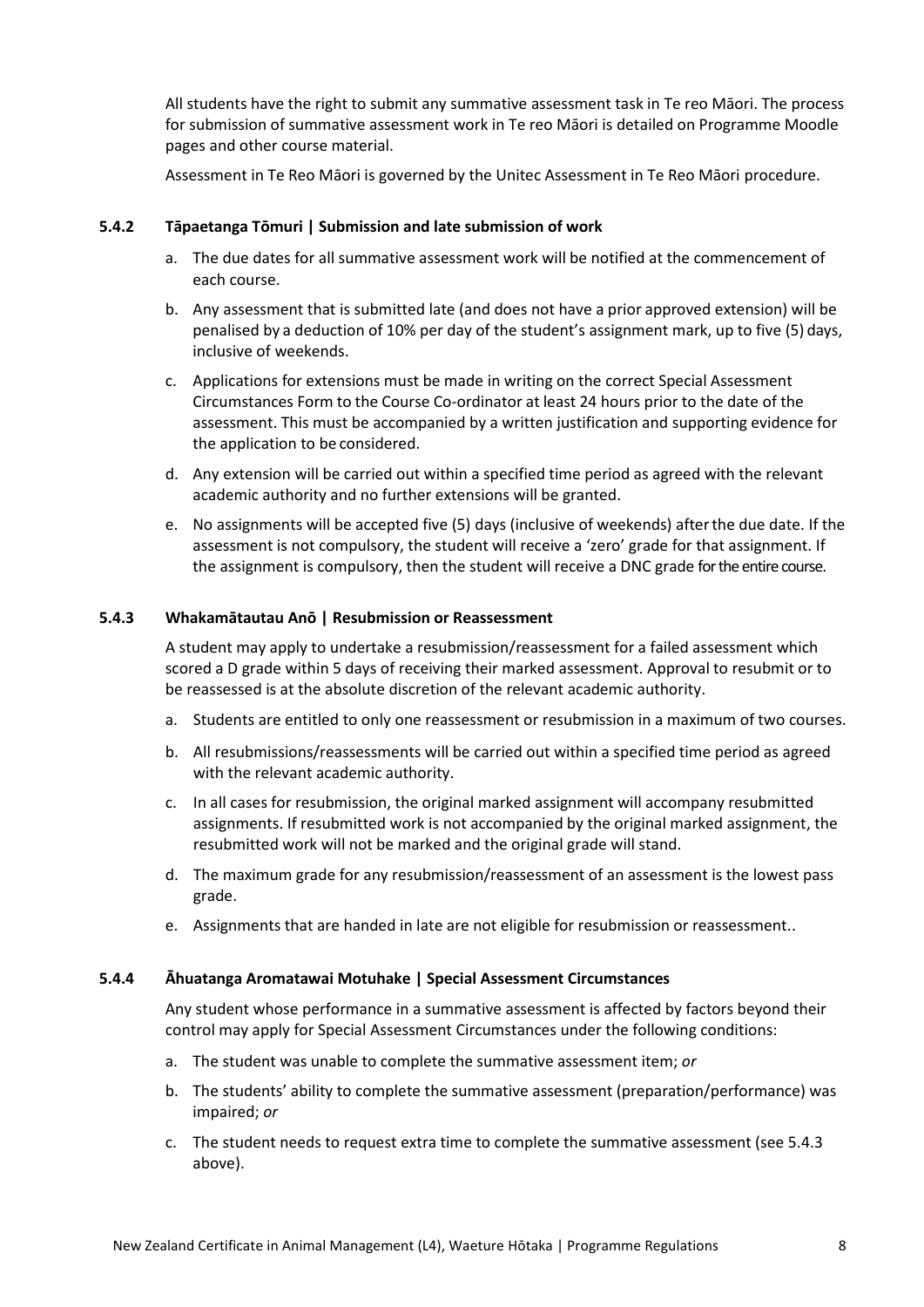#### **5.4.5 Pāhi Rāhui | Restricted passes**

A restricted pass may be awarded in a course whichwas narrowly failed and where there is ample evidence that marginal failure is compensated by good overall performance.

- a. A restricted pass is awarded at the discretion of the relevant academic authority and may not be applied for directly by a student. The relevant academic authority may, at their discretion, use a restricted pass to:
	- set conditions for future performance in other courses
	- prevent a student from using a restricted pass to meet the prerequisite requirements of another course.
- b. A student may decline the award of a restricted pass by notifying the relevant academic authority in writing not later than 20 working days from notificationof the results.

#### **5.4.6 Akoranga Tuaruatanga | Repeating Courses**

Students may enrol and repeat courses that they have failed, up to 2 times. Permission to enrol a third time is governed by 5.4.7 below.

Students who are repeating a course would normally be required to submit all assessment items. In some cases, with the prior approval of the relevant academic authority, students may not be required torepeat an equivalent assessment item that they had previously passed. This should be negotiated within the first two weeks of the commencement of the course.

#### **5.4.7 Whakakorenga | Exclusions**

No student will be allowed to enrol in any course more than twice unless thereare exceptional circumstances approved by the relevant academic authority.

- a. Any Student who, over the last four semesters of his or her studies at Unitec and any relevant study at another institution, has not achieved a Pass Grade in Courses equivalent to one half or more of the Credits in which he or she has been enrolled over that period, may be excluded by the relevant Academic Authority from enrolment in assessed Courses in any Programme, and may not be permitted to reenrol in any Programme without the prior written permission of the relevant Academic Authority.
- b. A Student who has not achieved a Pass Grade in the same Course on two occasions shall not be enrolled again for that Course except with the permission of the relevant Academic Authority.
- c. The relevant Academic Authority will advise the Student in writing of their decision, and the reasons for such decision, and any orders made.

# **5.5 Examination Regulations**

All examinations in this programme are governed by the Unitec Examinations Regulations;

#### **5.6 Tono Pīra | Appeals**

Students may appeal the decisions made under these regulations in accordance with the Student Appeal Procedure.

# <span id="page-8-0"></span>**6. Āhuatanga Tauwhirowhiro Ritenga | Transitional Arrangements**